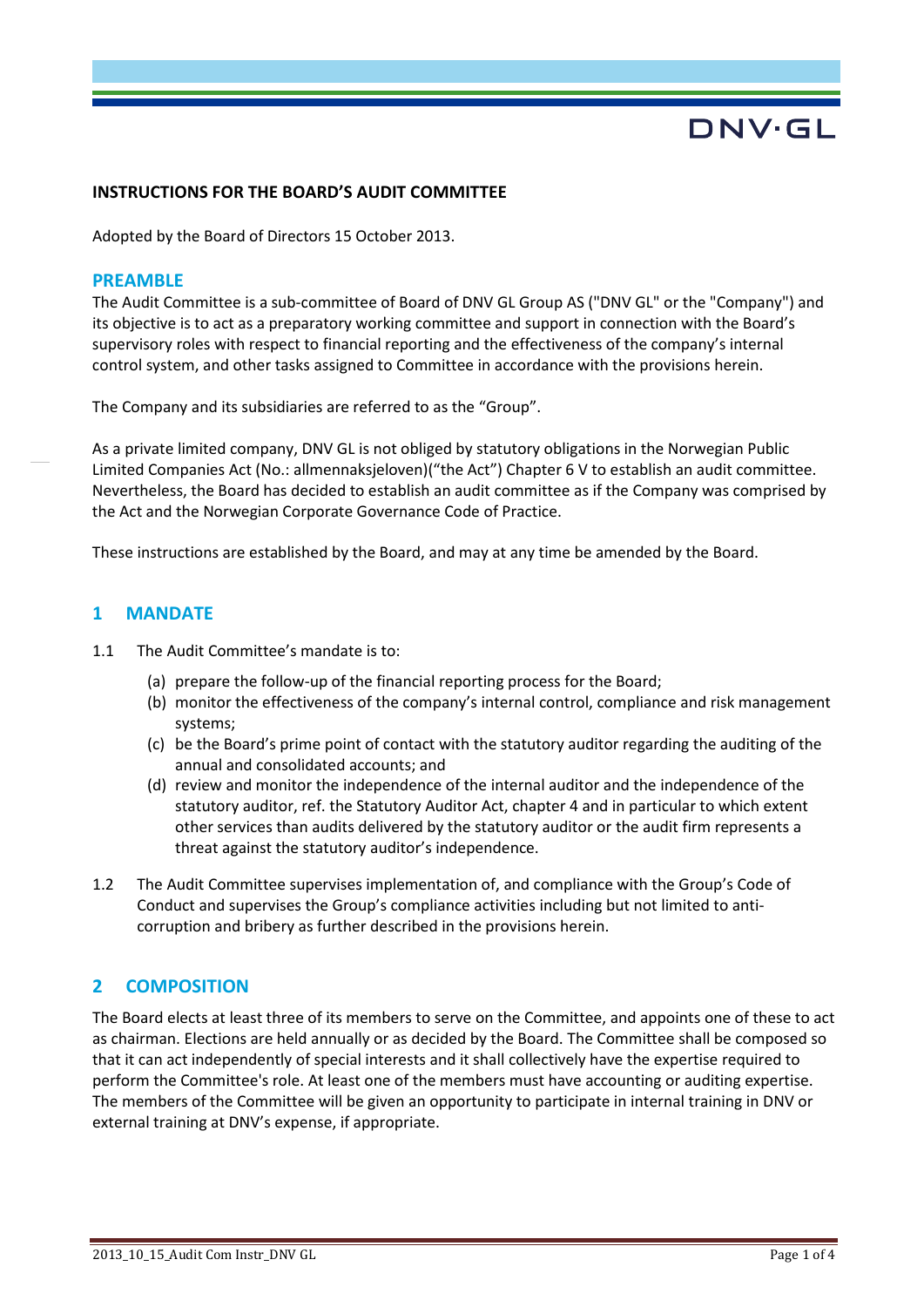#### **Page 2 of 4**

# **3 MEETINGS**

- 3.1 The Committee meets as frequently as it finds necessary, but at least quarterly. The Committee shall draw up an annual meeting schedule. At least once a year, the Committee shall have separate meetings with the internal auditor, the statutory auditor and the CEO, respectively.
- 3.2 The chief executive officer (CEO) is entitled to take part in the meetings of the Committee. The head of internal audit shall act as secretary to the Committee and provide support to the Committee. The CFO and internal audit may in his/her own discretion report matters directly to the Committee.
- 3.3 The chief financial officer (CFO) will be the management's main representative in relation to the Committee and shall normally participate in the Committee's meetings. The external auditor will participate in the meetings when matters falling within the external auditor's area of responsibility are considered. The officers responsible for risk and compliance and other officers of the Group will participate when this is deemed to be relevant to the matters under consideration.
- 3.4 Minutes must be kept of the proceedings at the Committee's meetings. The minutes will state time and venue of the meeting, a list of persons attending the meeting, agenda items, a summary of matters discussed and important accounting and internal control matters questioned in the meeting. The minutes shall be signed by those members attending the meeting.

# **4 ACTIVITIES AND TASKS**

## 4.1 **Financial reporting**

In connection with the presentation of the annual financial statements/Board of Directors' report (and if applicable, interim financial statements/management reports), the Committee shall discuss material issues related to accounting with management and the independent auditor. The Committee shall in particular:

- review with the management and the external auditor
	- (a) critical accounting policies and practices to be used by the Company;
	- (b) alternative accounting treatments; and
	- (c) financial controls.
- review the results of the interim audits, the annual accounts and the work carried out by the external auditor
- discuss with the management and the external auditor significant financial reporting issues and judgments made in connection with the preparation of the Company's annual and if applicable interim financial statements. This includes information on:
	- (a) new accounting principles when a change of principles are made; and
	- (b) all points if any of disagreements between the management and the statutory auditor.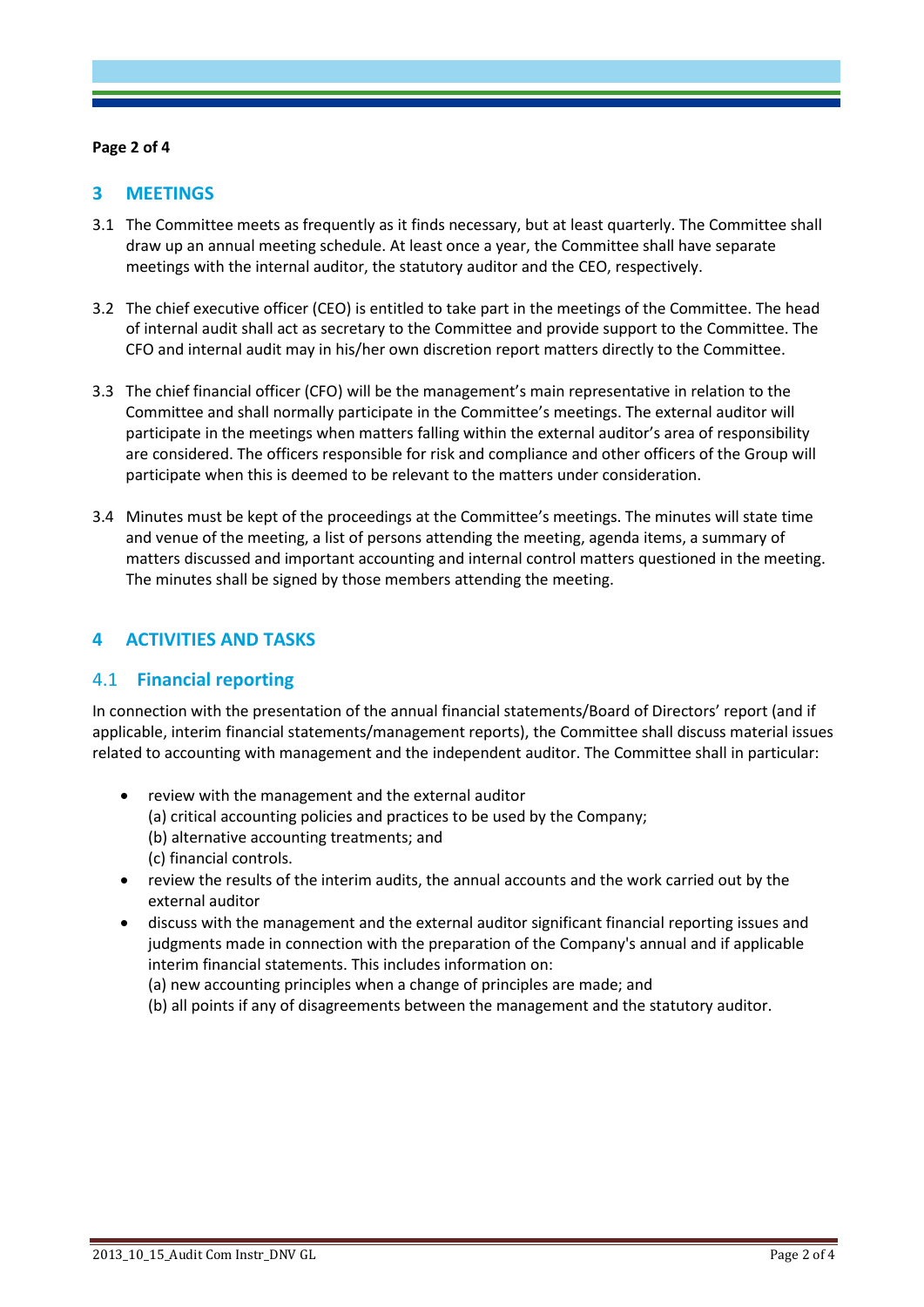#### **Page 3 of 4**

# 4.2 **Relations with the statutory auditor**

In relation to the auditor, the Committee shall in addition to the activities above:

- ensure that the auditor acts independently relative to management, including recommending the establishment of guidelines regarding management's purchase of additional services from the auditor, review and compliance with such guidelines;
- discuss with the auditor the plans for the audit, including risk assessment and the scope of the audit;
- ensure that the auditor meets the requirements set by legislation and authorities, and that the auditor applies the rules in the Statutory Auditors Act Chapter 5A as for entities of public interest, including transparency reporting and rotation of responsible auditor;
- support the Board and General Meeting in their roles related to election of auditor and approval of the auditor's remuneration;
- hold at least one annual meeting with the auditor at which other management representatives are not present; and
- review the auditor's reports to the Board; and
- review the communication between the auditor and executive management.

# 4.3 **Relations to the internal audit function**

The Committee shall

- ensure that the internal audit has direct access to the Committee and/or the chair of the Committee;
- review and recommend to the Board for its approval, the internal auditor's plan for internal audits;
- discuss with internal audit the Group's internal control system, processes related to detect material accounting errors and material errors in financial reporting and programs for the prevention and detection of any irregularities;
- quarterly receive from the internal audit a report related to the status of the audit plan, any proposals for change in the audit plan, the specifics of any material findings in any audits the status of closing of actions related to material findings in any audit;
- hold regular meetings with the internal auditor at which other management representatives are not present; and
- make recommendations to the Board for its approval of major employment decisions related to the internal audit, including decisions related to the appointment or dismissal of the internal auditor (remuneration issues are dealt with by the Board's Compensation Committee).

# 4.4 **Relations to the compliance function(s)**

The Committee shall

- review reporting routines for reporting of misconduct, including the possibility of reporting to the Committee directly;
- quarterly receive a list of reported misconduct and of ongoing investigations related to undesirable incidents;
- immediately receive report from the compliance officer of any extraordinary cases, for instance cases related to fraud or corruption; and
- monitor the implementation of and compliance with the code of conduct.